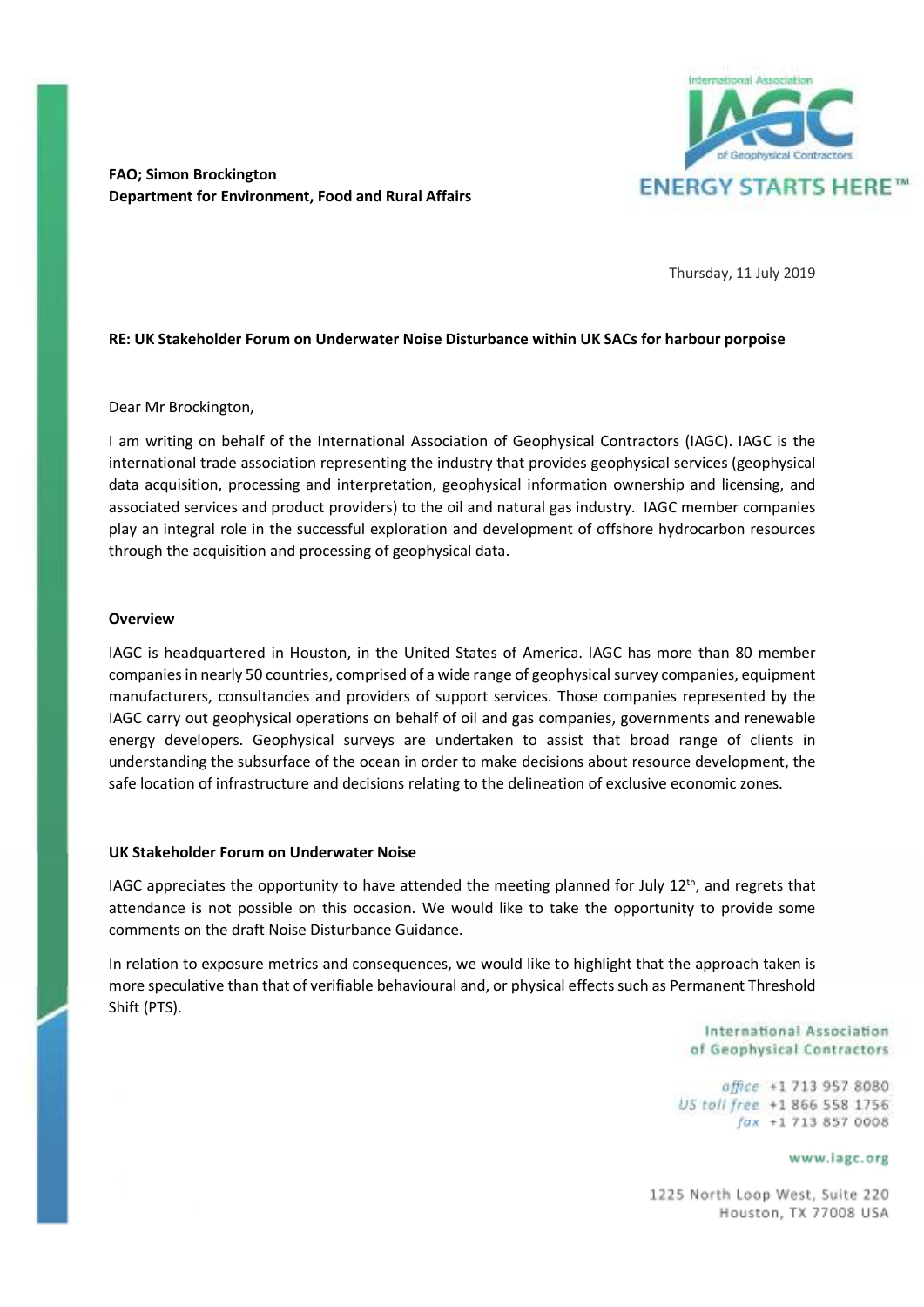We note the reference to work carried out by Pirotta et al., and encourage application of suitable models such as PCoD (Population Consequences of Disturbance) in attempting to demonstrate consequences to energy budgets from any apparent reduction in foraging.

**Page 3, Back & Development, Paragraph 2 & Page 4, Definition of 'significant portion of the site for a prescribed period of time', Paragraph 2.** While the importance of the relevant Marine Protected Areas is acknowledged, we would like to highlight that mobile species such as the harbour porpoise will continue to have access to foraging opportunities both within and outwith that area. The presence of a species does not always demonstrate that the habitat within which it is found is of the best quality, and we note that there are studies highlighting where species are regularly found in areas assumed as being nonoptimal habitat. Furthermore, we query the extent to which changes in conservation status will be attributed to factors such as underwater noise, without consideration of other factors such as prey distribution which will be heavily influenced by physico-chemical changes as a result of climate change. The conclusions drawn with regard to whether porpoises are tied to a single site, and whether displacement results in serious foraging and health concerns are inadequately referenced in our view and therefore the conclusions on which the risk criteria are based are more speculative than supported by the full body of relevant literature. We would like to draw attention to a number of relevant articles for consideration;

Hoekendijk, J.P.A., Spitz, J., Read, A.J., Leopold, M.F. & Fontaine, C. (2018) Resilience of harbour porpoises to anthropogenic disturbance: Must they really feed continuously? *Marine Mammal Scien*ce, 34(1): 258- 264.

Southall, B.L., Benoit-Bird, K.J., Moline, M.A., & Moretti, D. (2018) Quantifying deep-sea predator-prey dynamics: Implications of biological heterogeneity for beaked whale conservation. *Journal of Applied Ecology*, 2019;00: 1-10.

Wisniewska, D.M., Johnson, M., Teilmann, J., Siebert, U., Galatius, A., Dietz, R. & Madsen, P.T. (2018) High rates of vessel noise disrupt foraging in wild harbour porpoises (*Phocoena phocoena*). *Proceedings of the Royal Society B*, 285: 20172314.

*Page 8, Geophysical surveys in the Southern North Sea SAC example, paragraph 1.* We would like to understand further details about the derivation of Effective Deterrent Radii (EDRs). The distances seem highly precautionary, and based on limited literature relating to the responses of harbour porpoise to piling activity. Specifically, in relation to the EDR for the seismic survey, we note that it is based on a particular size source from one study. Clearly geophysical surveys will employ different types of source and different sizes of array where compressed air sources are utilised, depending upon the geophysical objectives. Therefore, we assume that a range of EDRs will need to be considered.

*Page 9, Geophysical surveys in the Southern North Sea SAC example, paragraph 2.* The use of a buffer as an EDR for seismic surveys is inappropriate in our view. The seismic source is transitory through the environment, rather than static as with the construction piling event. While there will be exposure along the transect and through the zone identified by the buffer, that exposure is brief before the source moves on. This means that animals are not excluded from the whole area used in the example for an entire 24 hour period. A temporal factor needs to be built into any calculation of an EDR, otherwise the percentage exclusion is significantly skewed.